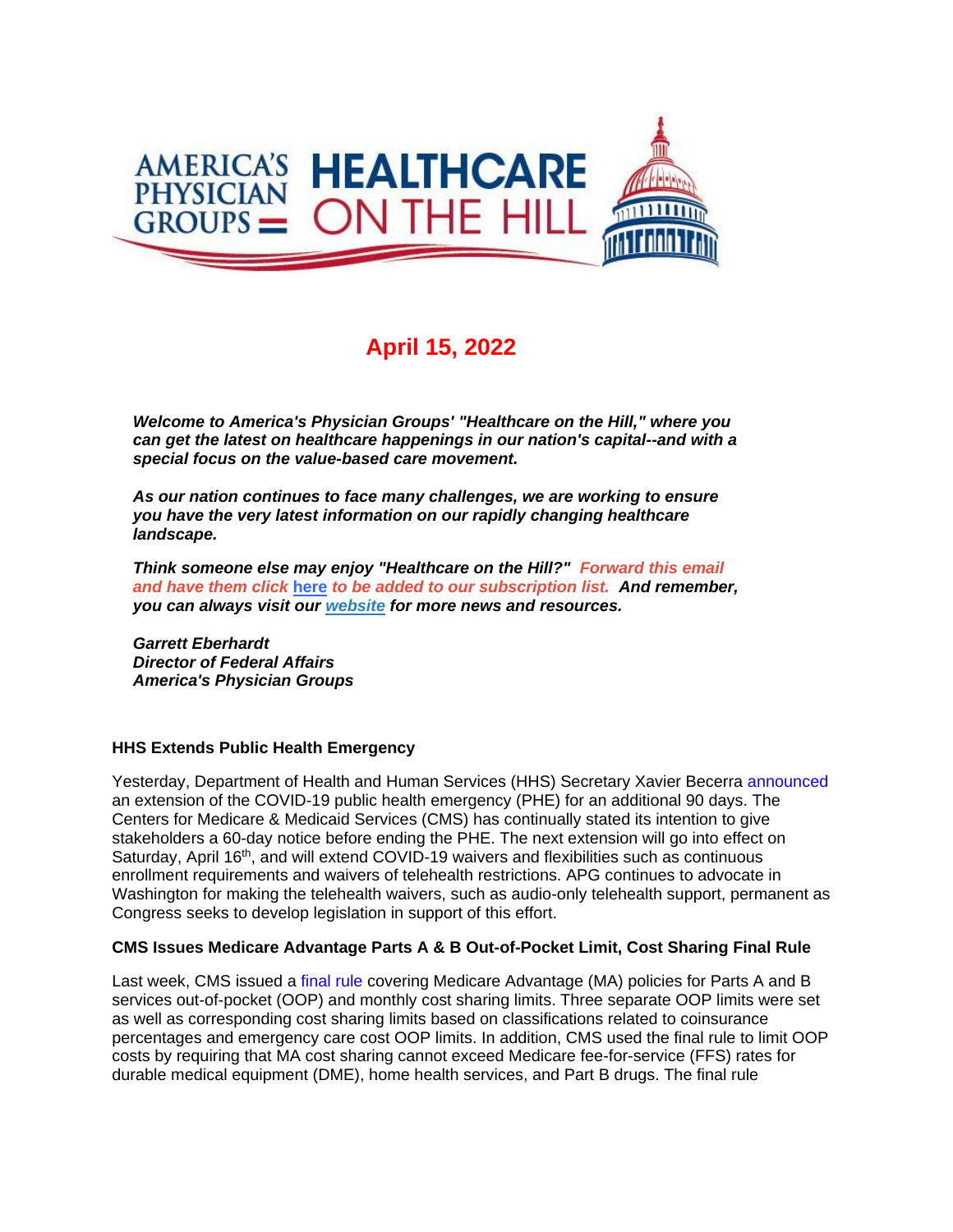implements MA changes that were part of the 21st Century Cures Act and the Families First Coronavirus Response Act.

CMS will set OOP limits for 2022 and in the future with the provisions in the final rule beginning in 2023. CMS will transition ESRD costs into OOP methodology, with the agency proposing safeguards against excessive changes in OOP limits during the transition of ESRD patients into MA. CMS is also adopting a provision requiring annual guidance surrounding OOP and cost sharing limits and imposing a ten percent cap on OOP limit increases from year to year on mandatory and lower OOP limits when calculating total catastrophic limits.

For cost sharing limits, CMS is implementing ranges for three new OOP categories:

- *Lower Limit*: Plans with an in-network OOP limit between \$0 and \$3,650 and are considered lower limit OOP plans (24.9 percent of plans)
- *Intermediate Limit:* Plans with an in-network OOP amount between \$3,651 and \$6,000 (36.9 percent of plans)
- *Mandatory Limit* An in-network OOP rate between \$6,001 and \$7,550 (38.2 percent of plans)

CMS finalized existing policy that beneficiary cost sharing over 50 percent of MA's total plan liability for Parts A and B is considered discriminatory. CMS is revising its policy limiting cost sharing for many services to 50 percent coinsurance for lower OOP limits, 40 percent for intermediate OOP limits, and 30 percent for mandatory OOP limits. The OOP limit for emergency care was also raised in the final rule from \$90 to \$115 for the mandatory OOP limit, from \$120 to \$150 for the lower OOP limit, and a \$130 limit for the intermediate OOP limit.

*Linking MA to FFS* — CMS is also referencing Medicare FFS in its adjustment of MA rates by adopting a requirement that MA cost sharing cannot exceed FFS cost sharing for: (1) home health services; (2) DME for plans with a mandatory OOP limit; and (3) Part B drugs, excluding chemotherapy. Additionally, transitions from 2022 to 2023 cost sharing standards may not exceed any of the cost sharing limits imposed in this FC. Also, cost sharing limits calculations for seven inpatient length-of-stay scenarios will set based on estimated FFS cost sharing and will include ESRD costs, due to the inclusion of ESRD patients in MA

### **CMS Rules Alzheimer's Drug to be Covered Under Medicare**

CMS [announced](http://link.apg.org/c/7/eyJhaSI6Njk4MDUxNDQsImUiOiJncGhpbGxpcHNAYXBnLm9yZyIsInJpIjoiY29udGFjdC03YWMxOTAzZjFkYzVlYTExYTgxMjAwMGQzYTVhMTdlMy1hZmJkZWE1NjhjNWE0NzgwOTg5YWE4ZjVlNzBmMTA0YSIsInJxIjoiMDItYjIyMTA1LTNhN2M4MDEwNGJkODQ5NmZiZDZhYzY5YzBlYzkyZWQ2IiwicGgiOm51bGwsIm0iOmZhbHNlLCJ1aSI6IjQiLCJ1biI6IiIsInUiOiJodHRwczovL3d3dy5jbXMuZ292L25ld3Nyb29tL3ByZXNzLXJlbGVhc2VzL2Ntcy1maW5hbGl6ZXMtbWVkaWNhcmUtY292ZXJhZ2UtcG9saWN5LW1vbm9jbG9uYWwtYW50aWJvZGllcy1kaXJlY3RlZC1hZ2FpbnN0LWFteWxvaWQtdHJlYXRtZW50P19jbGRlZT1qSzk1YnZjRDNOeTRmVDQ0OTJGaFY4dWVETWtXcERMSTBJekFhdWhtLUE1clljYzhnaWZmY2doVWJFODZubGh1JnJlY2lwaWVudGlkPWNvbnRhY3QtN2FjMTkwM2YxZGM1ZWExMWE4MTIwMDBkM2E1YTE3ZTMtYWZiZGVhNTY4YzVhNDc4MDk4OWFhOGY1ZTcwZjEwNGEmZXNpZD03MjM1MzQ2MS0yM2JjLWVjMTEtOTgzZi02MDQ1YmQwMGJiZDAifQ/72PL2HQ9gaA8sZn9T3IBpA) its final national coverage determination (NCD) for Aduhelm, a drug approved by the Food and Drug Administration (FDA) last year to treat early Alzheimer's. The agency is approving coverage of the drug, and all future FDA approved monoclonal antibody treatments directed against amyloid for the treatment of Alzheimer's disease, for patients who have a clinical diagnosis of mild cognitive impairment due to Alzheimer's disease or mild Alzheimer's disease dementia. CMS' coverage determination stipulates that a Medicare beneficiary must be enrolled in a randomized, controlled clinical trial conducted by either the National Institutes of Health (NIH) or the FDA in order for the drug to be covered under the program as it was approved under the accelerated approval process. In the event that Aduhelm, or other specified drugs included in the NCD, are not covered by Medicare Part B under the terms of the NCD, CMS plans to consider them Part D drugs.

## **MedPAC Holds April Public Meeting**

The Medicare Payment Advisory Commission held its April public meeting last week covering topics including Part B drug pricing and streamlining alternative payment models (APM) under Medicare. Staff members presented three different options for regulating Part B drug prices. Medicare currently pays physician practices the average sales price for most Part B drugs in addition to a six percent administrative fee, which MedPAC principal policy analyst Nancy Ray argued give providers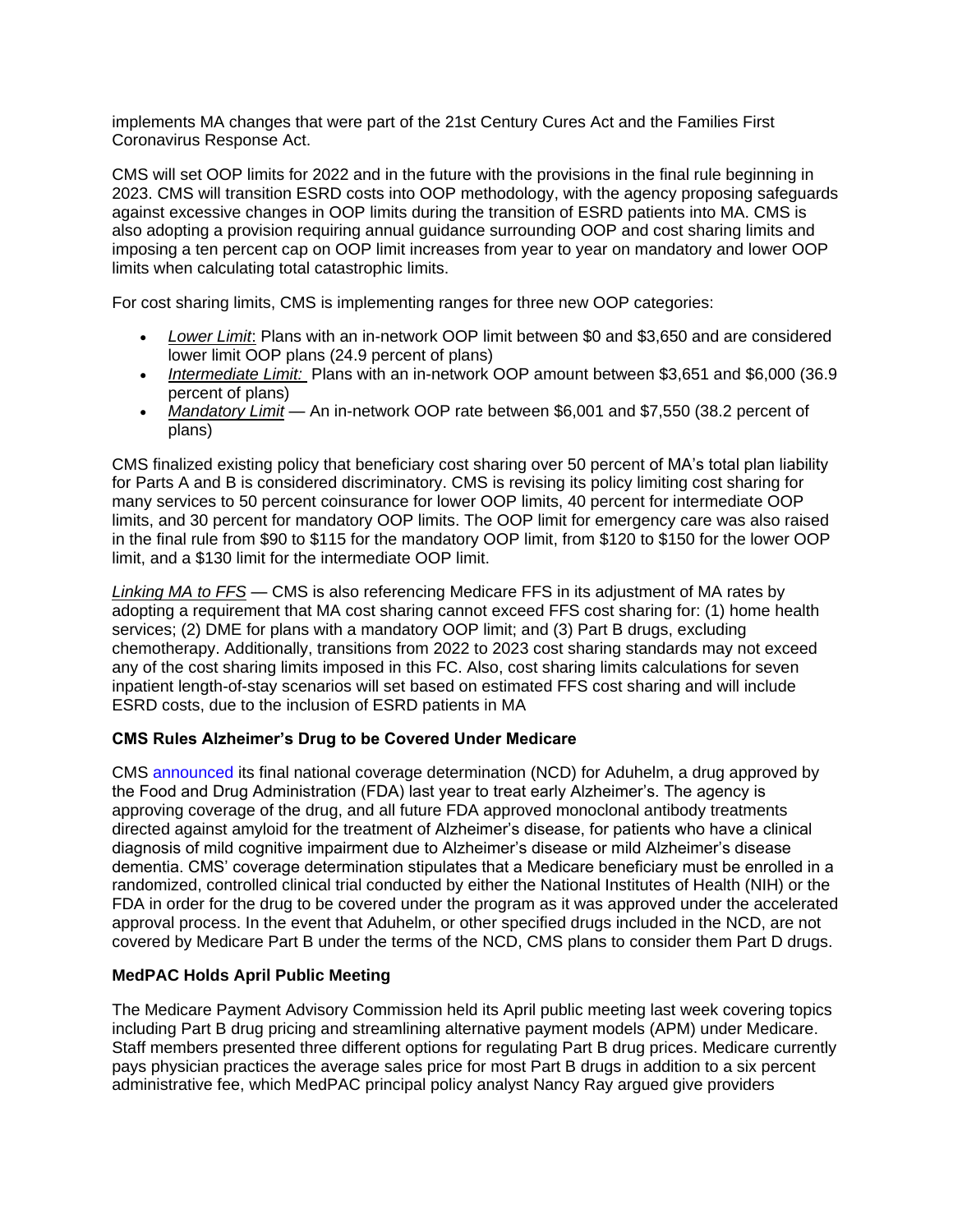incentive to prescribe higher-priced drugs. She and principal policy analyst Kim Neuman listed three options for commissioners to consider:

- 1. Requiring coverage with evidence development for new first-in-class drugs with high prices at launch and limited evidence of effectiveness. The drug would only be covered under Medicare if the patient is enrolled in a clinical trial with a payment cap based on an analysis of the drug's cost-effectiveness.
- 2. Reference pricing, where a drug is paid for by factoring in its competitors' prices, could take effect for drugs that already have therapeutic alternative. The reference price could be set based on:
	- a. the lowest-cost product in the group
	- b. the volume-weighted average sales price of all the products in the group
	- c. using the minimum volume-weighted average sales price (ASP) of all the products in the group
- 3. For the ASP plus six percent reimbursement formula three possible alternatives were offered:
	- a. Capping the administrative payment at the lower number between six percent or \$175
	- b. Capping the administrative fee at three percent plus \$21
	- c. Paying the lower amount between six percent, three percent  $+$  \$21, or \$175

Ms. Neuman stated that the first alternative would most affect the highest-priced drugs, the second lower and mid-priced drugs, and the third mid and higher-priced drugs. The presentation on APMs highlighted the topics that will be included in its June 2022 Report to Congress. MedPAC staff suggested harmonizing accountable care organizations (ACOs) and episode-based payment models (EPMs). Support was shown for possibly reducing the number of ACO tracks and eliminating the rebasing of benchmarks by basing them on historical spending instead. The operation of a national EPM concurrently with ACOs for certain types of episodes was also mentioned.

### **CMS Adds Calendar to ACO REACH Materials Website**

Following questions from stakeholders regarding timing and key deadlines for ACO REACH model performance year 2023 participation, CMS is publishing a calendar to the [ACO REACH Model](http://link.apg.org/c/7/eyJhaSI6Njk4MDUxNDQsImUiOiJncGhpbGxpcHNAYXBnLm9yZyIsInJpIjoiY29udGFjdC03YWMxOTAzZjFkYzVlYTExYTgxMjAwMGQzYTVhMTdlMy1hZmJkZWE1NjhjNWE0NzgwOTg5YWE4ZjVlNzBmMTA0YSIsInJxIjoiMDItYjIyMTA1LTNhN2M4MDEwNGJkODQ5NmZiZDZhYzY5YzBlYzkyZWQ2IiwicGgiOm51bGwsIm0iOmZhbHNlLCJ1aSI6IjUiLCJ1biI6IiIsInUiOiJodHRwczovL2xua3MuZ2QvbC9leUpoYkdjaU9pSklVekkxTmlKOS5leUppZFd4c1pYUnBibDlzYVc1clgybGtJam94TURBc0luVnlhU0k2SW1Kd01qcGpiR2xqYXlJc0ltSjFiR3hsZEdsdVgybGtJam9pTWpBeU1qQTBNRGd1TlRZeE16ZzVNREVpTENKMWNtd2lPaUpvZEhSd2N6b3ZMMmx1Ym05MllYUnBiMjR1WTIxekxtZHZkaTlwYm01dmRtRjBhVzl1TFcxdlpHVnNjeTloWTI4dGNtVmhZMmdpZlEuZ1NPUzcwWTM1dTVVamx5YmdSV2FFczVDY3M4V3pRRlQyZ1FFWlQyMDJJMC9zLzEyMDI0Mzc0NTgvYnIvMTI5NTYyMTk1MzIyLWw_X2NsZGVlPWpLOTVidmNEM055NGZUNDQ5MkZoVjh1ZURNa1dwRExJMEl6QWF1aG0tQTVyWWNjOGdpZmZjZ2hVYkU4Nm5saHUmcmVjaXBpZW50aWQ9Y29udGFjdC03YWMxOTAzZjFkYzVlYTExYTgxMjAwMGQzYTVhMTdlMy1hZmJkZWE1NjhjNWE0NzgwOTg5YWE4ZjVlNzBmMTA0YSZlc2lkPTcyMzUzNDYxLTIzYmMtZWMxMS05ODNmLTYwNDViZDAwYmJkMCJ9/d4qf5HKDBp3OYxhpcTWSig)  [website.](http://link.apg.org/c/7/eyJhaSI6Njk4MDUxNDQsImUiOiJncGhpbGxpcHNAYXBnLm9yZyIsInJpIjoiY29udGFjdC03YWMxOTAzZjFkYzVlYTExYTgxMjAwMGQzYTVhMTdlMy1hZmJkZWE1NjhjNWE0NzgwOTg5YWE4ZjVlNzBmMTA0YSIsInJxIjoiMDItYjIyMTA1LTNhN2M4MDEwNGJkODQ5NmZiZDZhYzY5YzBlYzkyZWQ2IiwicGgiOm51bGwsIm0iOmZhbHNlLCJ1aSI6IjUiLCJ1biI6IiIsInUiOiJodHRwczovL2xua3MuZ2QvbC9leUpoYkdjaU9pSklVekkxTmlKOS5leUppZFd4c1pYUnBibDlzYVc1clgybGtJam94TURBc0luVnlhU0k2SW1Kd01qcGpiR2xqYXlJc0ltSjFiR3hsZEdsdVgybGtJam9pTWpBeU1qQTBNRGd1TlRZeE16ZzVNREVpTENKMWNtd2lPaUpvZEhSd2N6b3ZMMmx1Ym05MllYUnBiMjR1WTIxekxtZHZkaTlwYm01dmRtRjBhVzl1TFcxdlpHVnNjeTloWTI4dGNtVmhZMmdpZlEuZ1NPUzcwWTM1dTVVamx5YmdSV2FFczVDY3M4V3pRRlQyZ1FFWlQyMDJJMC9zLzEyMDI0Mzc0NTgvYnIvMTI5NTYyMTk1MzIyLWw_X2NsZGVlPWpLOTVidmNEM055NGZUNDQ5MkZoVjh1ZURNa1dwRExJMEl6QWF1aG0tQTVyWWNjOGdpZmZjZ2hVYkU4Nm5saHUmcmVjaXBpZW50aWQ9Y29udGFjdC03YWMxOTAzZjFkYzVlYTExYTgxMjAwMGQzYTVhMTdlMy1hZmJkZWE1NjhjNWE0NzgwOTg5YWE4ZjVlNzBmMTA0YSZlc2lkPTcyMzUzNDYxLTIzYmMtZWMxMS05ODNmLTYwNDViZDAwYmJkMCJ9/d4qf5HKDBp3OYxhpcTWSig) CMS is planning to align key dates with the Medicare Shared Savings Program, including:

- **August 4, 2022: the deadline to add providers to a REACH ACO and deadline to add ACO participant TINs to a Shared Savings Program ACO**
- **September 9, 2022: the deadline to drop providers from a REACH ACO and deadline to drop ACO participant TINs from a Shared Savings Program ACO**

The agency notes that these dates are subject to change.



Garrett Eberhardt| America's Physician Groups